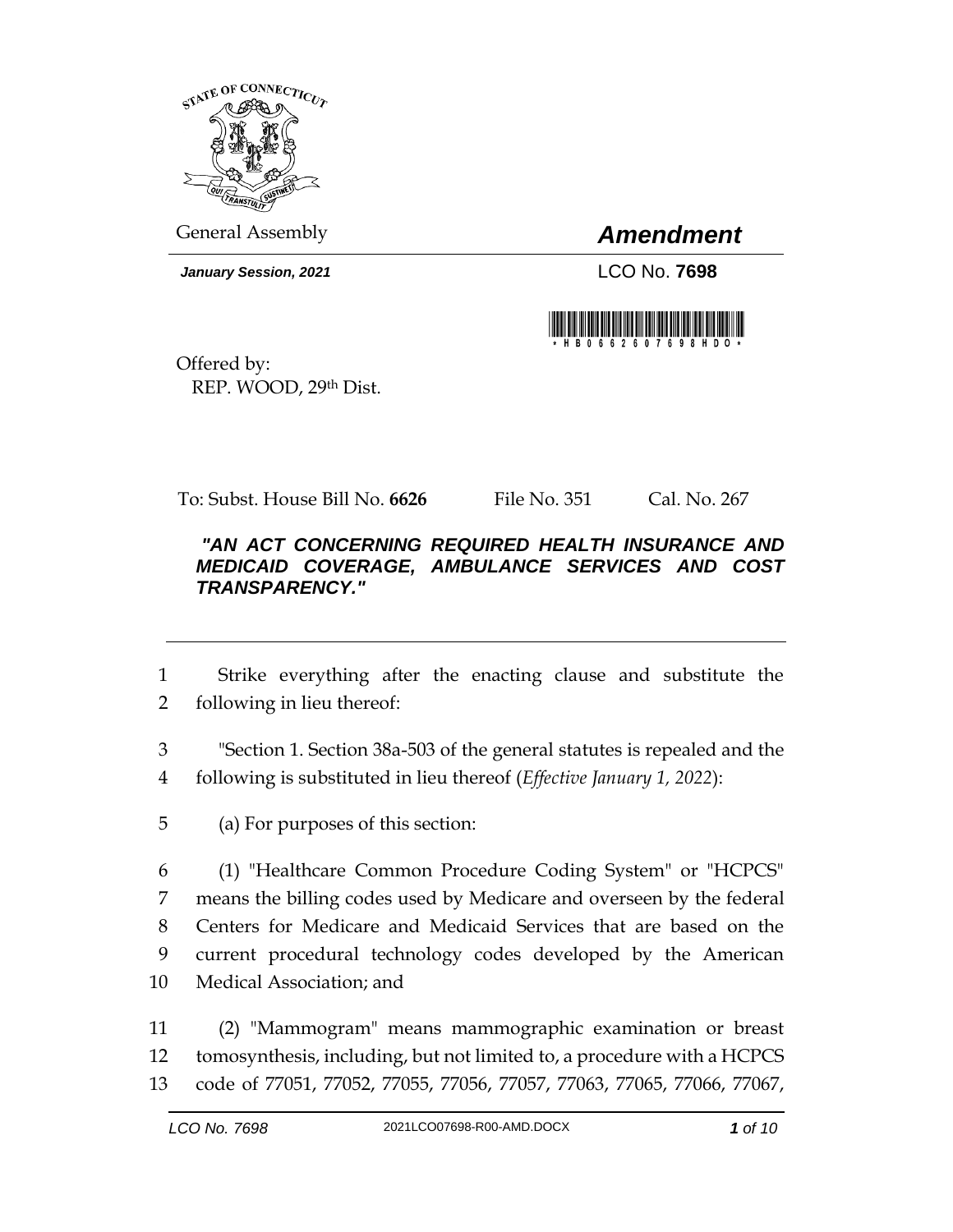| 14 | G0202, G0204, G0206 or G0279, or any subsequent corresponding code.                              |
|----|--------------------------------------------------------------------------------------------------|
| 15 | (b) (1) Each individual health insurance policy providing coverage of                            |
| 16 | the type specified in subdivisions $(1)$ , $(2)$ , $(4)$ , $(10)$ , $(11)$ and $(12)$ of section |
| 17 | 38a-469 delivered, issued for delivery, renewed, amended or continued                            |
| 18 | in this state shall provide benefits for diagnostic and screening                                |
| 19 | mammograms [to any woman covered under the policy] for insureds                                  |
| 20 | that are at least equal to the following minimum requirements:                                   |
| 21 | (A) A baseline mammogram, which may be provided by breast                                        |
| 22 | tomosynthesis at the option of the [woman covered under the policy]                              |
| 23 | insured, for [any woman] an insured who is: [thirty-five]                                        |
| 24 | (i) Thirty-five to thirty-nine years of age, inclusive; [and] or                                 |
| 25 | (ii) Younger than thirty-five years of age if the insured is believed to                         |
| 26 | be at increased risk for breast cancer due to:                                                   |
| 27 | (I) A family history of breast cancer;                                                           |
|    |                                                                                                  |
| 28 | (II) Positive genetic testing for the harmful variant of breast cancer                           |
| 29 | gene one, breast cancer gene two or any other gene variant that                                  |
| 30 | materially increases the insured's risk for breast cancer;                                       |
| 31 | (III) Prior treatment for a childhood cancer if the course of treatment                          |
| 32 | for the childhood cancer included radiation therapy directed at the                              |
| 33 | chest;                                                                                           |
| 34 | (IV) Prior or ongoing hormone treatment as part of a gender                                      |
| 35 | reassignment; or                                                                                 |
| 36 | (V) Other indications as determined by the insured's physician or                                |
| 37 | advanced practice registered nurse; and                                                          |
| 38 | (B) [a mammogram] Mammograms, which may be provided by                                           |
| 39 | breast tomosynthesis at the option of the [woman covered under the                               |
| 40 | policy] insured, every year for [any woman] an insured who is: [forty]                           |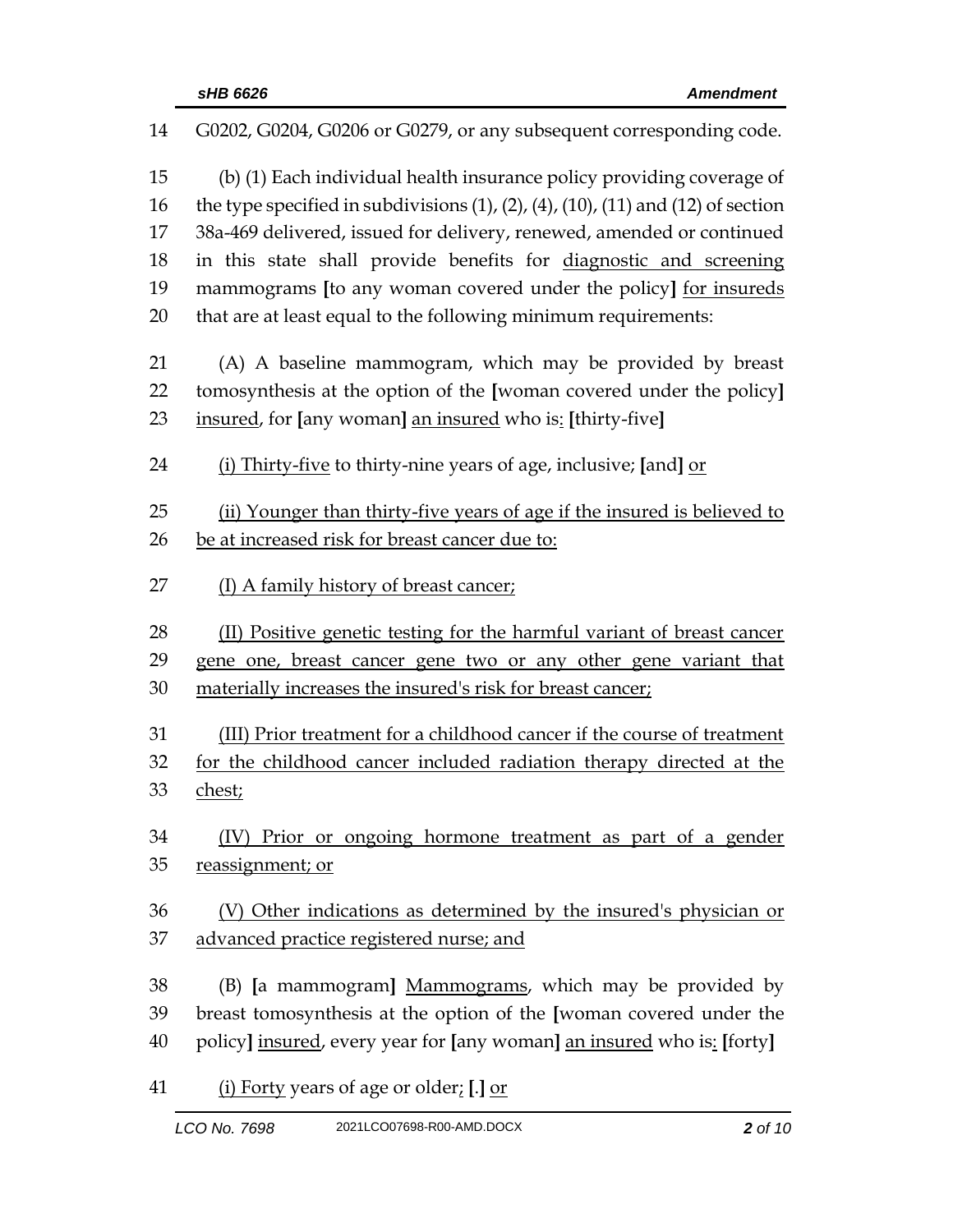|    | sHB 6626<br><b>Amendment</b>                                                         |  |
|----|--------------------------------------------------------------------------------------|--|
| 42 | (ii) Younger than forty years of age if the insured is believed to be at             |  |
| 43 | increased risk for breast cancer due to:                                             |  |
| 44 | (I) A family history, or prior personal history, of breast cancer;                   |  |
| 45 | (II) Positive genetic testing for the harmful variant of breast cancer               |  |
| 46 | gene one, breast cancer gene two or any other gene that materially                   |  |
| 47 | increases the insured's risk for breast cancer;                                      |  |
| 48 | (III) Prior treatment for a childhood cancer if the course of treatment              |  |
| 49 | for the childhood cancer included radiation therapy directed at the                  |  |
| 50 | chest;                                                                               |  |
| 51 | (IV) Prior or ongoing hormone treatment as part of a gender                          |  |
| 52 | reassignment; or                                                                     |  |
| 53 | (V) Other indications as determined by the insured's physician or                    |  |
| 54 | advanced practice registered nurse.                                                  |  |
| 55 | (2) Such policy shall provide additional benefits for:                               |  |
| 56 | (A) Comprehensive [ultrasound screening] diagnostic and screening                    |  |
| 57 | ultrasounds of an entire breast or breasts if:                                       |  |
| 58 | (i) A mammogram demonstrates heterogeneous or dense breast                           |  |
| 59 | tissue based on the Breast Imaging Reporting and Data System                         |  |
| 60 | established by the American College of Radiology; or                                 |  |
| 61 | (ii) [a woman] An insured is believed to be at increased risk for breast             |  |
| 62 | cancer due to:                                                                       |  |
| 63 | (I) $\underline{A}$ family history, or prior personal history, of breast cancer; [J] |  |
| 64 | (II) [positive] Positive genetic testing [, or] for the harmful variant of           |  |
| 65 | breast cancer gene one, breast cancer gene two or any other gene that                |  |
| 66 | materially increases the insured's risk for breast cancer;                           |  |
| 67 | (III) Prior treatment for a childhood cancer if the course of treatment              |  |
| 68 | for the childhood cancer included radiation therapy directed at the                  |  |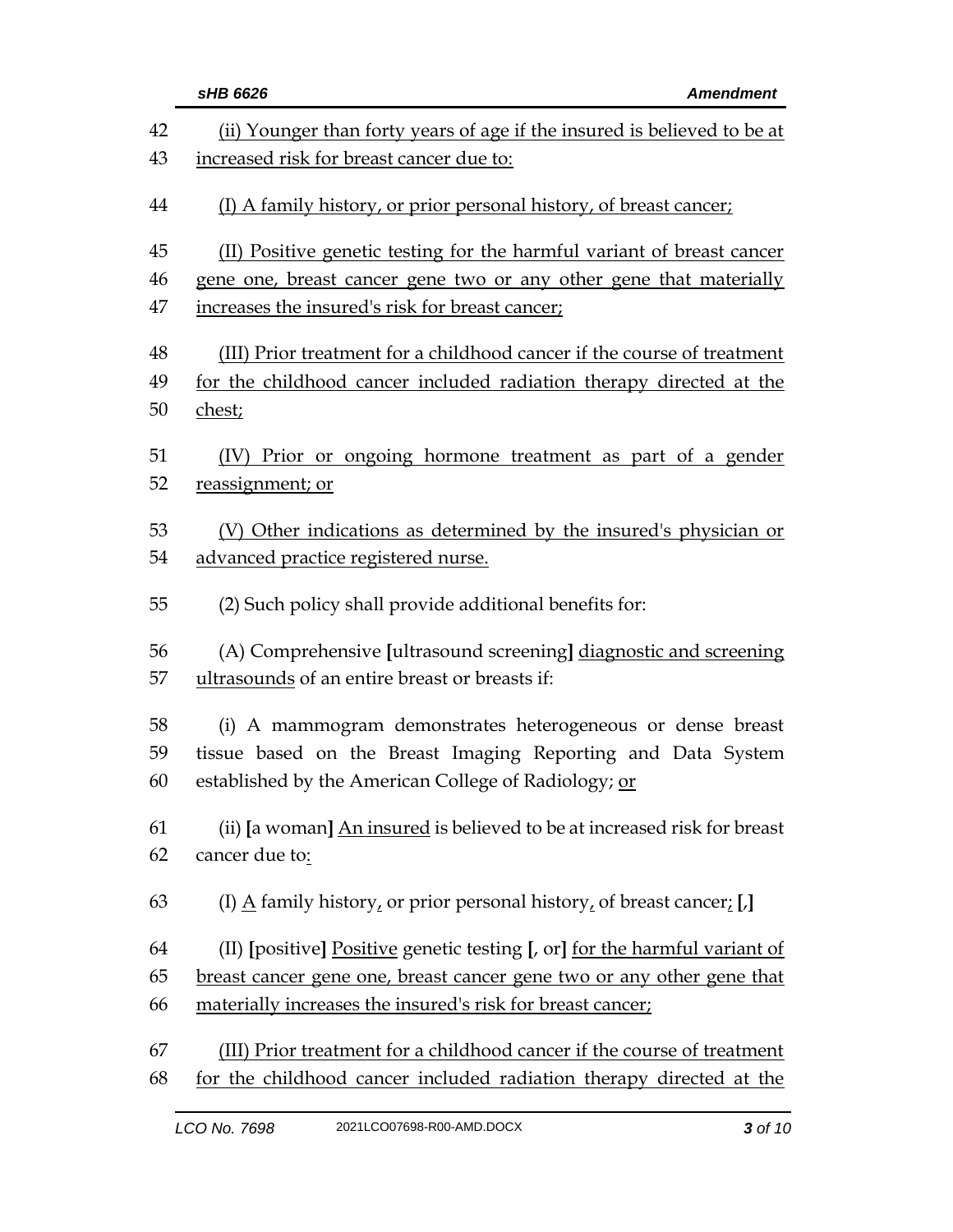| 69 | chest;                                                                     |  |  |
|----|----------------------------------------------------------------------------|--|--|
| 70 | (IV) Prior or ongoing hormone treatment as part of a gender                |  |  |
| 71 | reassignment; or                                                           |  |  |
|    |                                                                            |  |  |
| 72 | [(III) other] (V) Other indications as determined by [a woman's] the       |  |  |
| 73 | insured's physician or advanced practice registered nurse; [or (iii) such  |  |  |
| 74 | screening is recommended by a woman's treating physician for a             |  |  |
| 75 | woman who (I) is forty years of age or older, (II) has a family history or |  |  |
| 76 | prior personal history of breast cancer, or (III) has a prior personal     |  |  |
| 77 | history of breast disease diagnosed through biopsy as benign; and]         |  |  |
| 78 | (B) [Magnetic] Diagnostic and screening magnetic resonance imaging         |  |  |
| 79 | of an entire breast or breasts: [in]                                       |  |  |
|    |                                                                            |  |  |
| 80 | (i) In accordance with guidelines established by the American Cancer       |  |  |
| 81 | Society [.] for an insured who is thirty-five years of age or older; or    |  |  |
| 82 | (ii) If an insured is younger than thirty-five years of age and believed   |  |  |
| 83 | to be at increased risk for breast cancer due to:                          |  |  |
|    |                                                                            |  |  |
| 84 | (I) A family history, or prior personal history, of breast cancer;         |  |  |
| 85 | (II) Positive genetic testing for the harmful variant of breast cancer     |  |  |
| 86 | gene one, breast cancer gene two or any other gene that materially         |  |  |
| 87 | increases the insured's risk for breast cancer;                            |  |  |
|    |                                                                            |  |  |
| 88 | (III) Prior treatment for a childhood cancer if the course of treatment    |  |  |
| 89 | for the childhood cancer included radiation therapy directed at the        |  |  |
| 90 | chest;                                                                     |  |  |
| 91 | (IV) Prior or ongoing hormone treatment as part of a gender                |  |  |
| 92 | reassignment; or                                                           |  |  |
|    |                                                                            |  |  |
| 93 | (V) Other indications as determined by the insured's physician or          |  |  |
| 94 | advanced practice registered nurse;                                        |  |  |
| 95 |                                                                            |  |  |
|    | (C) Breast biopsies;                                                       |  |  |

*LCO No. 7698* 2021LCO07698-R00-AMD.DOCX *4 of 10*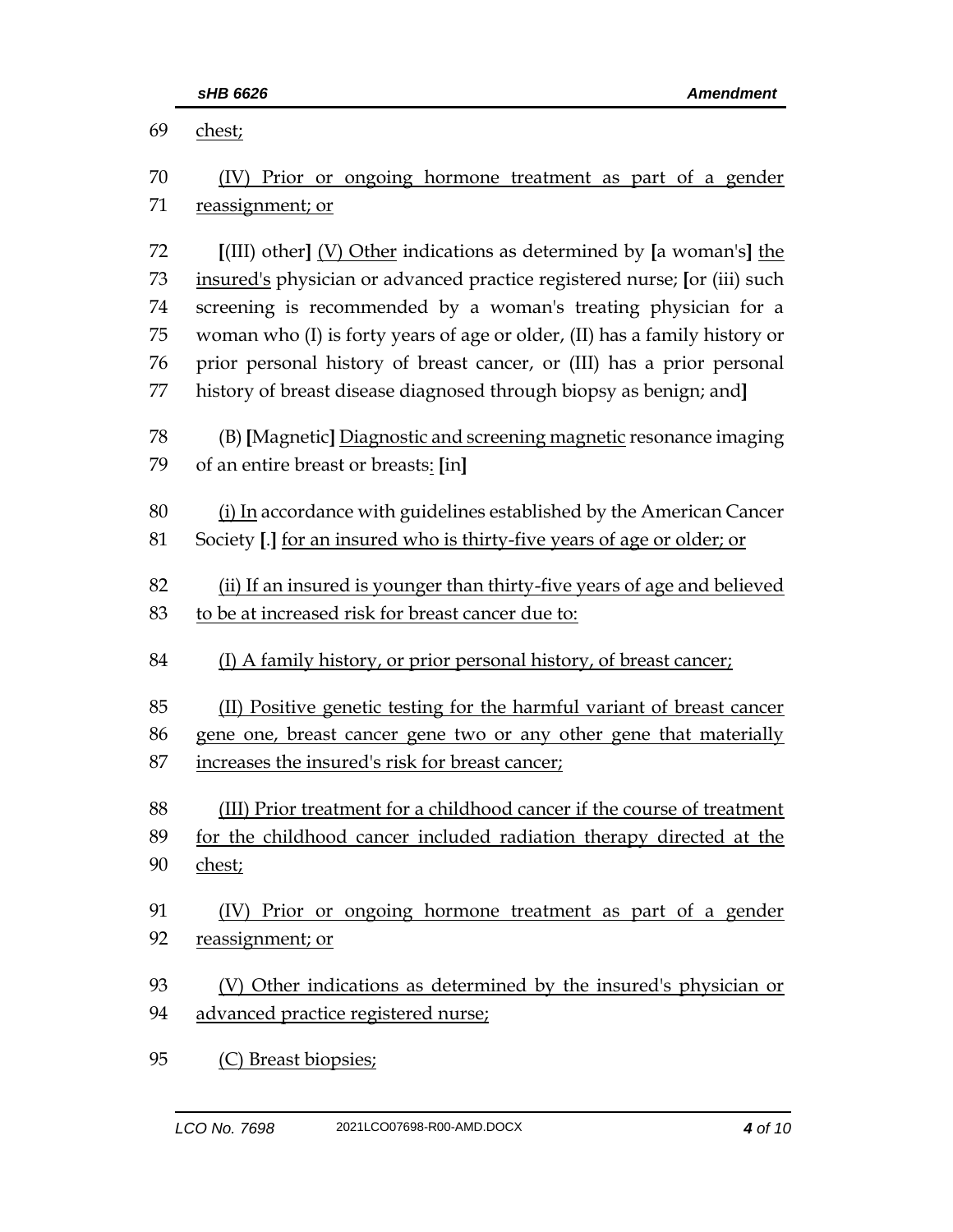|     | sHB 6626<br><b>Amendment</b>                                               |  |
|-----|----------------------------------------------------------------------------|--|
| 96  | (D) Prophylactic mastectomies for an insured who is believed to be at      |  |
| 97  | increased risk for breast cancer due to positive genetic testing for the   |  |
| 98  | harmful variant of breast cancer gene one, breast cancer gene two or any   |  |
| 99  | other gene that materially increases the insured's risk for breast cancer; |  |
| 100 | <u>and</u>                                                                 |  |
| 101 | (E) Breast reconstructive surgery for an insured who has undergone:        |  |
| 102 | (i) A prophylactic mastectomy; or                                          |  |
| 103 | (ii) A mastectomy as part of the insured's course of treatment for         |  |
| 104 | breast cancer.                                                             |  |
| 105 | (c) Benefits under this section shall be subject to any policy provisions  |  |
| 106 | that apply to other services covered by such policy, except that no such   |  |
| 107 | policy shall impose a coinsurance, copayment, deductible or other out-     |  |
| 108 | of-pocket expense for such benefits. The provisions of this subsection     |  |
| 109 | shall apply to a high deductible health plan, as that term is used in      |  |
| 110 | subsection (f) of section 38a-493, to the maximum extent permitted by      |  |
| 111 | federal law, except if such plan is used to establish a medical savings    |  |
| 112 | account or an Archer MSA pursuant to Section 220 of the Internal           |  |
| 113 | Revenue Code of 1986 or any subsequent corresponding internal              |  |
| 114 | revenue code of the United States, as amended from time to time, or a      |  |
| 115 | health savings account pursuant to Section 223 of said Internal Revenue    |  |
| 116 | Code, as amended from time to time, the provisions of this subsection      |  |
| 117 | shall apply to such plan to the maximum extent that (1) is permitted by    |  |
| 118 | federal law, and (2) does not disqualify such account for the deduction    |  |
| 119 | allowed under said Section 220 or 223, as applicable.                      |  |
| 120 | (d) Each mammography report provided to [a patient] an insured             |  |
| 121 | shall include information about breast density, based on the Breast        |  |
| 122 | Imaging Reporting and Data System established by the American              |  |
| 100 | Collage of Badislager, Whose continuity such weaget shall include the      |  |

 College of Radiology. Where applicable, such report shall include the following notice: "If your mammogram demonstrates that you have dense breast tissue, which could hide small abnormalities, you might benefit from supplementary screening tests, which can include a breast ultrasound screening or a breast MRI examination, or both, depending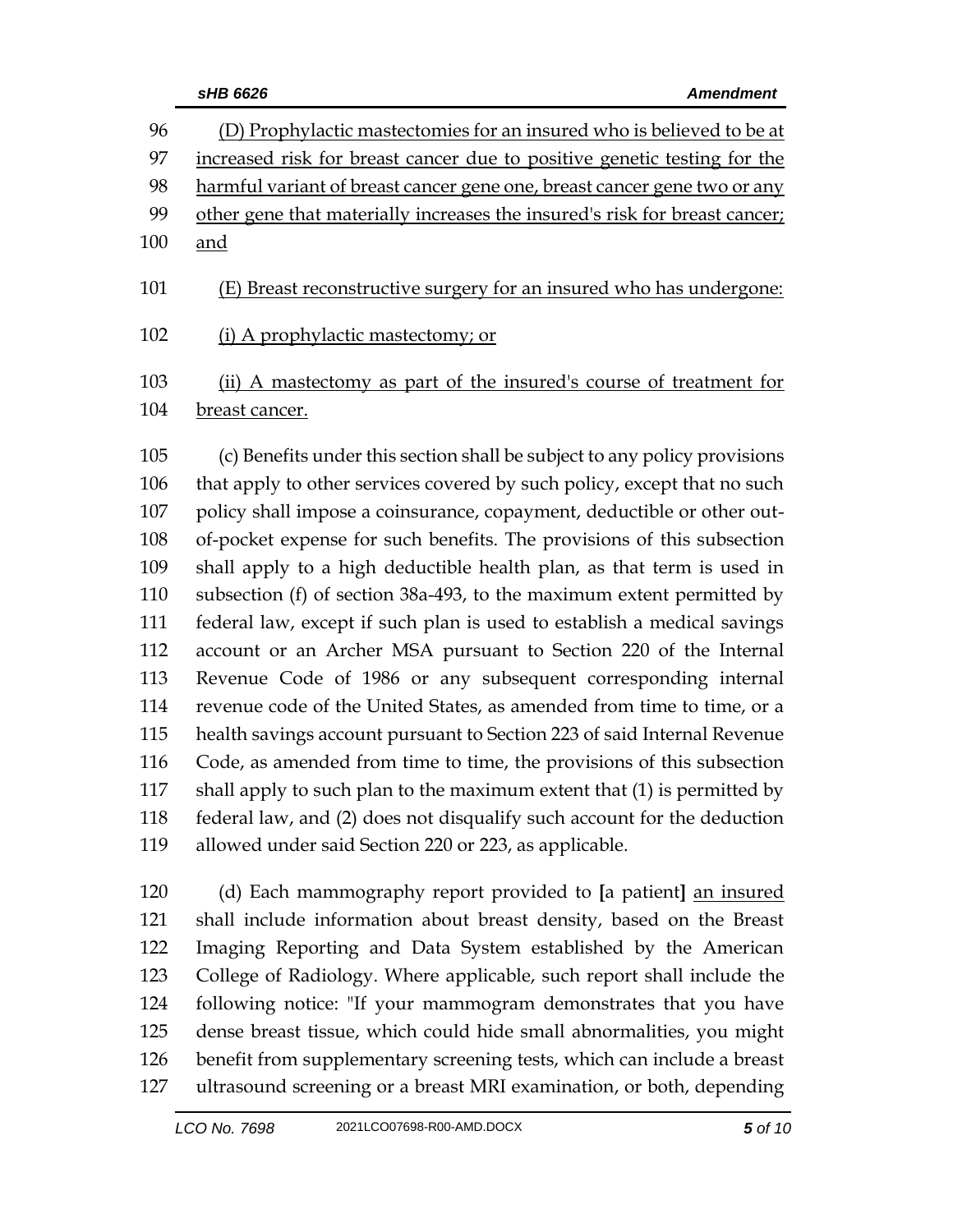on your individual risk factors. A report of your mammography results, which contains information about your breast density, has been sent to your physician's or advanced practice registered nurse's office and you should contact your physician or advanced practice registered nurse if you have any questions or concerns about this report.". Sec. 2. Section 38a-530 of the general statutes is repealed and the following is substituted in lieu thereof (*Effective January 1, 2022*): (a) For purposes of this section: (1) "Healthcare Common Procedure Coding System" or "HCPCS" means the billing codes used by Medicare and overseen by the federal Centers for Medicare and Medicaid Services that are based on the current procedural technology codes developed by the American Medical Association; and

 (2) "Mammogram" means mammographic examination or breast tomosynthesis, including, but not limited to, a procedure with a HCPCS code of 77051, 77052, 77055, 77056, 77057, 77063, 77065, 77066, 77067, G0202, G0204, G0206 or G0279, or any subsequent corresponding code.

 (b) (1) Each group health insurance policy providing coverage of the 146 type specified in subdivisions  $(1)$ ,  $(2)$ ,  $(4)$ ,  $(10)$ ,  $(11)$  and  $(12)$  of section 38a-469 delivered, issued for delivery, renewed, amended or continued in this state shall provide benefits for diagnostic and screening mammograms **[**to any woman covered under the policy**]** for insureds that are at least equal to the following minimum requirements:

 (A) A baseline mammogram, which may be provided by breast tomosynthesis at the option of the **[**woman covered under the policy**]** insured, for **[**any woman**]** an insured who is: **[**thirty-five**]**

(i) Thirty-five to thirty-nine years of age, inclusive; **[**and**]** or

 (ii) Younger than thirty-five years of age if the insured is believed to be at increased risk for breast cancer due to: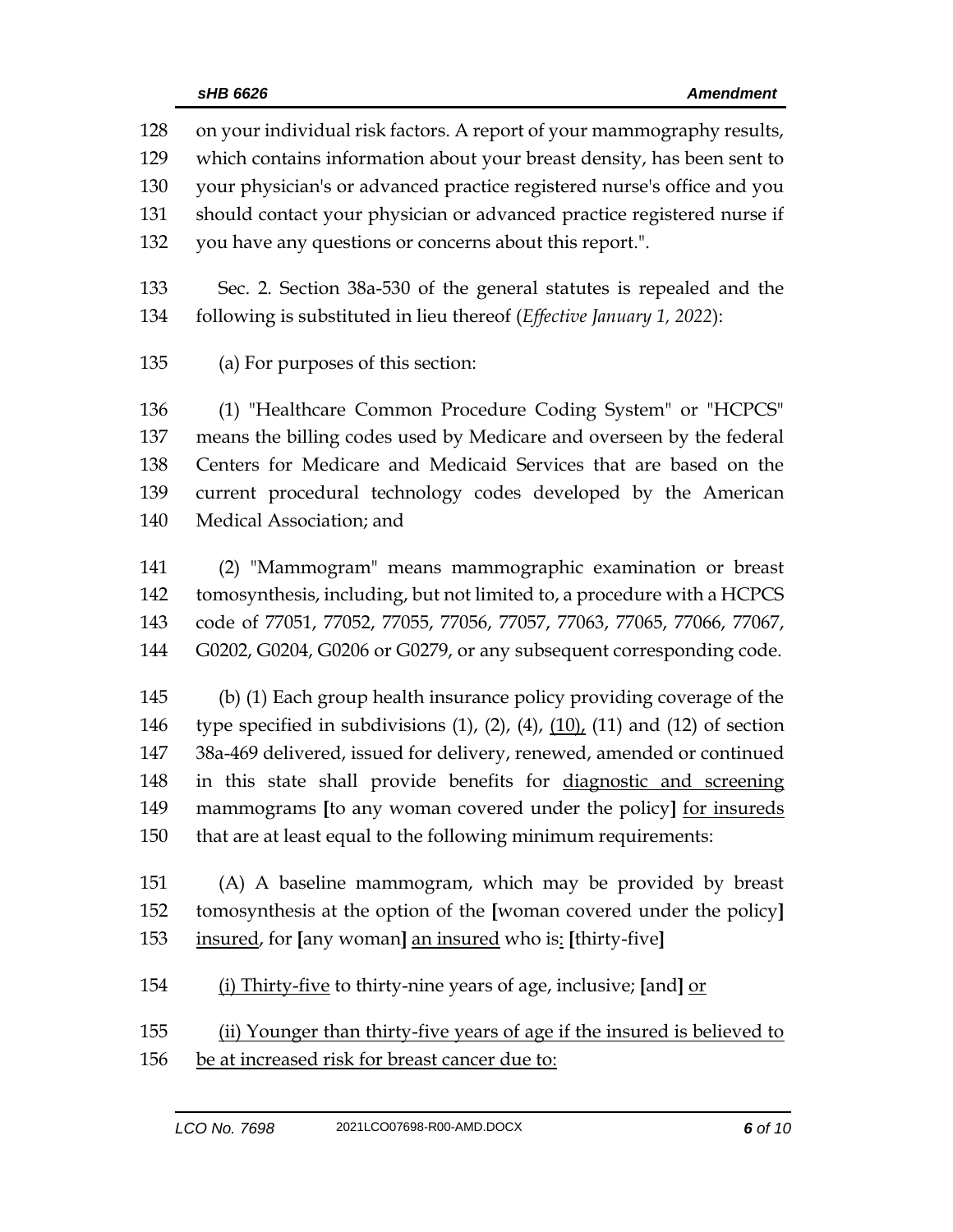|     | sHB 6626<br><b>Amendment</b>                                             |
|-----|--------------------------------------------------------------------------|
| 157 | (I) A family history of breast cancer;                                   |
| 158 | (II) Positive genetic testing for the harmful variant of breast cancer   |
| 159 | gene one, breast cancer gene two or any other gene variant that          |
| 160 | materially increases the insured's risk for breast cancer;               |
| 161 | (III) Prior treatment for a childhood cancer if the course of treatment  |
| 162 | for the childhood cancer included radiation therapy directed at the      |
| 163 | chest;                                                                   |
| 164 | (IV) Prior or ongoing hormone treatment as part of a gender              |
| 165 | reassignment; or                                                         |
| 166 | (V) Other indications as determined by the insured's physician or        |
| 167 | advanced practice registered nurse; and                                  |
| 168 | (B) [a mammogram] Mammograms, which may be provided by                   |
| 169 | breast tomosynthesis at the option of the [woman covered under the       |
| 170 | policy] insured, every year for [any woman] an insured who is: [forty]   |
| 171 | <u>(i) Forty</u> years of age or older <sub><i>i</i></sub> [.] <u>or</u> |
| 172 | (ii) Younger than forty years of age if the insured is believed to be at |
| 173 | increased risk for breast cancer due to:                                 |
| 174 | (I) A family history, or prior personal history, of breast cancer;       |
| 175 | (II) Positive genetic testing for the harmful variant of breast cancer   |
| 176 | gene one, breast cancer gene two or any other gene that materially       |
| 177 | increases the insured's risk for breast cancer;                          |
| 178 | (III) Prior treatment for a childhood cancer if the course of treatment  |
| 179 | for the childhood cancer included radiation therapy directed at the      |
| 180 | chest;                                                                   |
| 181 | Prior or ongoing hormone treatment as part of a gender<br>(IV)           |
| 182 | reassignment; or                                                         |
| 183 | (V) Other indications as determined by the insured's physician or        |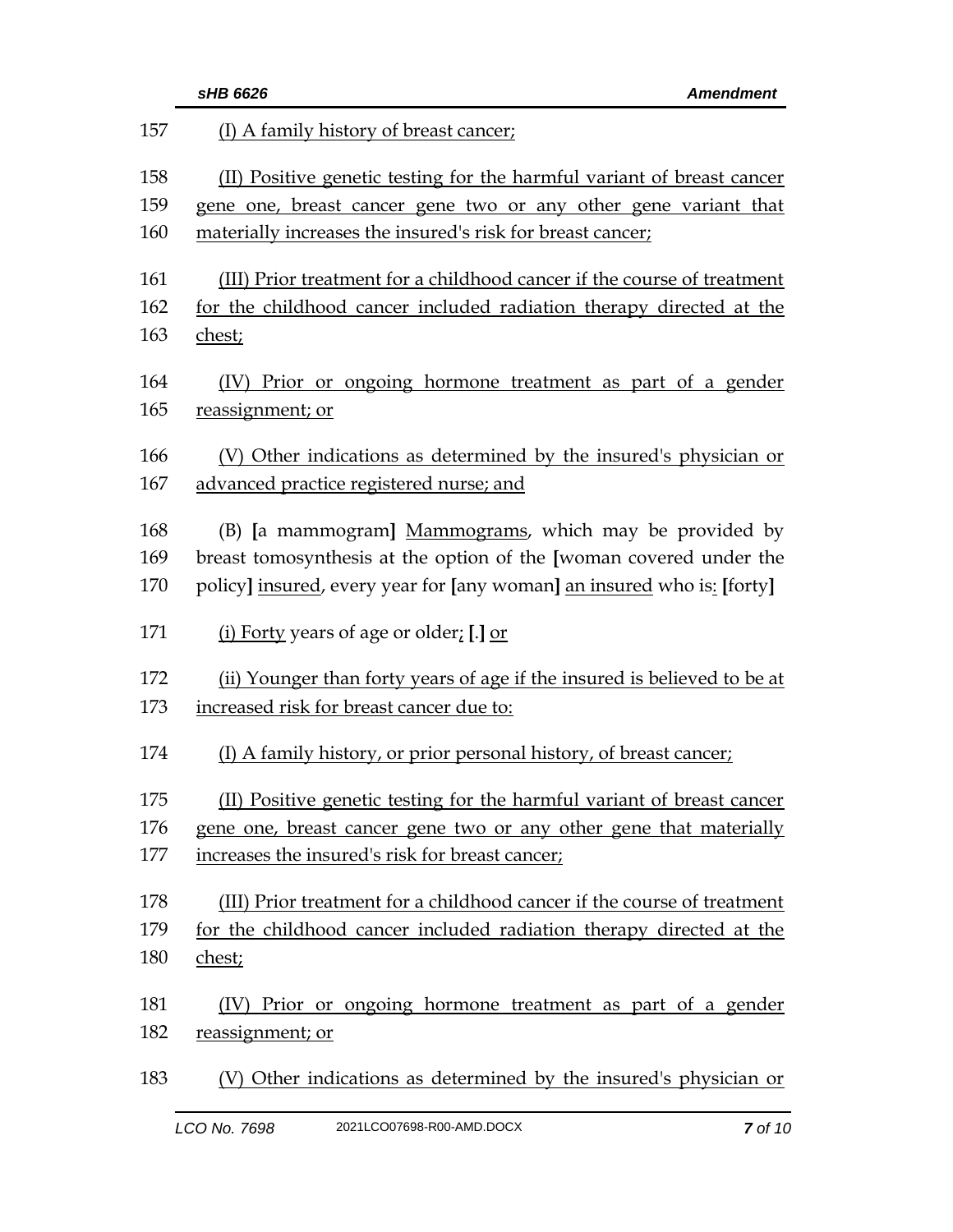| 184 | advanced practice registered nurse.                                                  |  |
|-----|--------------------------------------------------------------------------------------|--|
| 185 | (2) Such policy shall provide additional benefits for:                               |  |
| 186 | (A) Comprehensive [ultrasound screening] diagnostic and screening                    |  |
| 187 | ultrasounds of an entire breast or breasts if:                                       |  |
| 188 | (i) A mammogram demonstrates heterogeneous or dense breast                           |  |
| 189 | tissue based on the Breast Imaging Reporting and Data System                         |  |
| 190 | established by the American College of Radiology; or                                 |  |
| 191 | (ii) [a woman] An insured is believed to be at increased risk for breast             |  |
| 192 | cancer due to:                                                                       |  |
| 193 | (I) $\underline{A}$ family history, or prior personal history, of breast cancer; [.] |  |
| 194 | (II) [positive] Positive genetic testing [, or] for the harmful variant of           |  |
| 195 | breast cancer gene one, breast cancer gene two or any other gene that                |  |
| 196 | materially increases the insured's risk for breast cancer;                           |  |
| 197 | (III) Prior treatment for a childhood cancer if the course of treatment              |  |
| 198 | for the childhood cancer included radiation therapy directed at the                  |  |
| 199 | chest;                                                                               |  |
| 200 | (IV) Prior or ongoing hormone treatment as part of a gender                          |  |
| 201 | reassignment; or                                                                     |  |
| 202 | $[$ (III) other] $(V)$ Other indications as determined by [a woman's] the            |  |
| 203 | insured's physician or advanced practice registered nurse; [or (iii) such            |  |
| 204 | screening is recommended by a woman's treating physician for a                       |  |
| 205 | woman who (I) is forty years of age or older, (II) has a family history or           |  |
| 206 | prior personal history of breast cancer, or (III) has a prior personal               |  |
| 207 | history of breast disease diagnosed through biopsy as benign; and]                   |  |
| 208 | (B) [Magnetic] Diagnostic and screening magnetic resonance imaging                   |  |
| 209 | of an entire breast or breasts: [in]                                                 |  |
| 210 | (i) In accordance with guidelines established by the American Cancer                 |  |
| 211 | Society [.] for an insured who is thirty-five years of age or older; or              |  |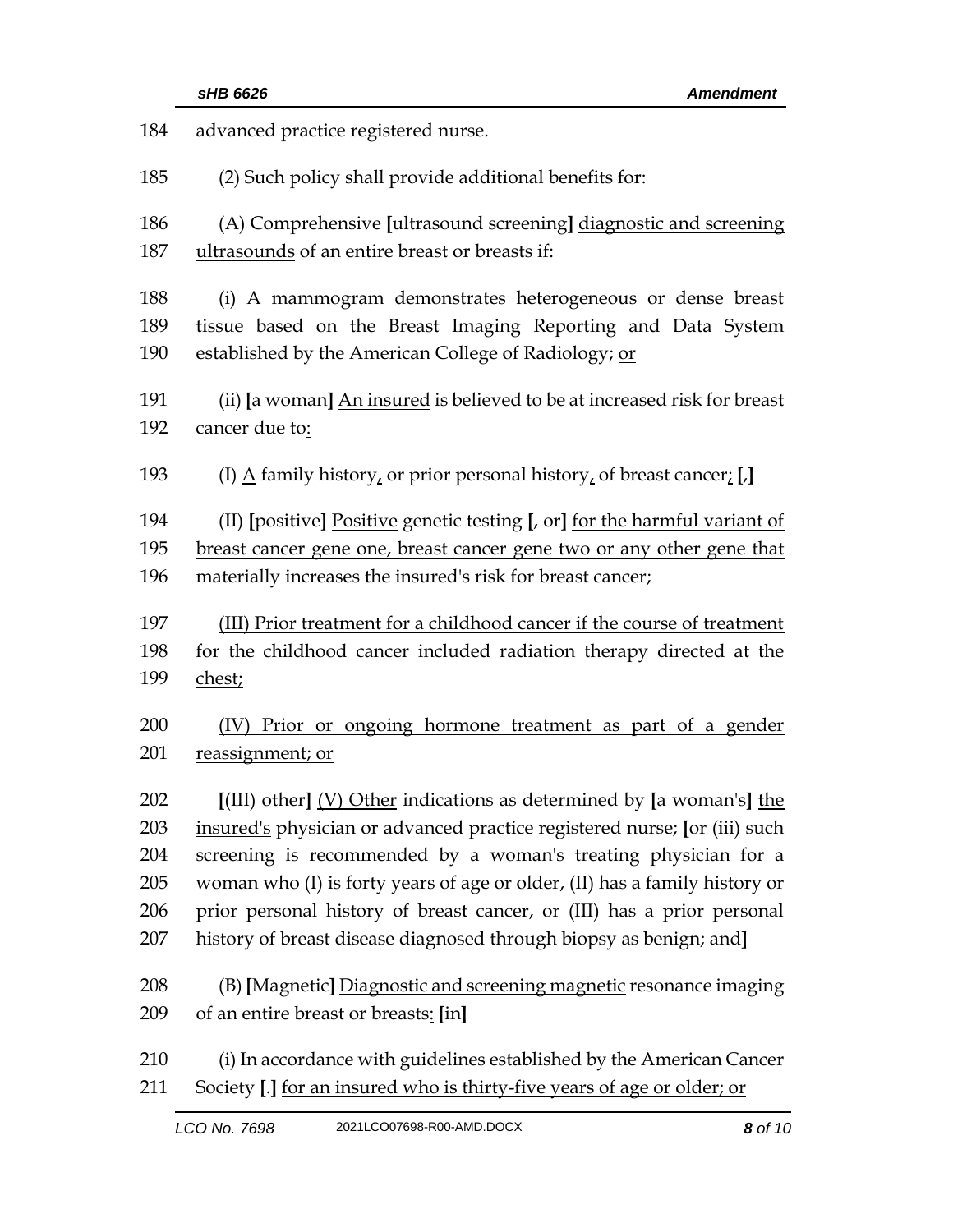|     | sHB 6626<br><b>Amendment</b>                                               |  |
|-----|----------------------------------------------------------------------------|--|
| 212 | (ii) If an insured is younger than thirty-five years of age and believed   |  |
| 213 | to be at increased risk for breast cancer due to:                          |  |
| 214 | (I) A family history, or prior personal history, of breast cancer;         |  |
| 215 | (II) Positive genetic testing for the harmful variant of breast cancer     |  |
| 216 | gene one, breast cancer gene two or any other gene that materially         |  |
| 217 | increases the insured's risk for breast cancer;                            |  |
| 218 | (III) Prior treatment for a childhood cancer if the course of treatment    |  |
| 219 | for the childhood cancer included radiation therapy directed at the        |  |
| 220 | chest;                                                                     |  |
| 221 | Prior or ongoing hormone treatment as part of a gender<br>(IV)             |  |
| 222 | reassignment; or                                                           |  |
| 223 | (V) Other indications as determined by the insured's physician or          |  |
| 224 | advanced practice registered nurse;                                        |  |
| 225 | (C) Breast biopsies;                                                       |  |
| 226 | (D) Prophylactic mastectomies for an insured who is believed to be at      |  |
| 227 | increased risk for breast cancer due to positive genetic testing for the   |  |
| 228 | harmful variant of breast cancer gene one, breast cancer gene two or any   |  |
| 229 | other gene that materially increases the insured's risk for breast cancer; |  |
| 230 | and                                                                        |  |
| 231 | (E) Breast reconstructive surgery for an insured who has undergone:        |  |
| 232 | (i) A prophylactic mastectomy; or                                          |  |
| 233 | (ii) A mastectomy as part of the insured's course of treatment for         |  |
| 234 | breast cancer.                                                             |  |
| 235 | (c) Benefits under this section shall be subject to any policy provisions  |  |
| 236 | that apply to other services covered by such policy, except that no such   |  |
| 237 | policy shall impose a coinsurance, copayment, deductible or other out-     |  |
| 238 | of-pocket expense for such benefits. The provisions of this subsection     |  |
| 239 | shall apply to a high deductible health plan, as that term is used in      |  |